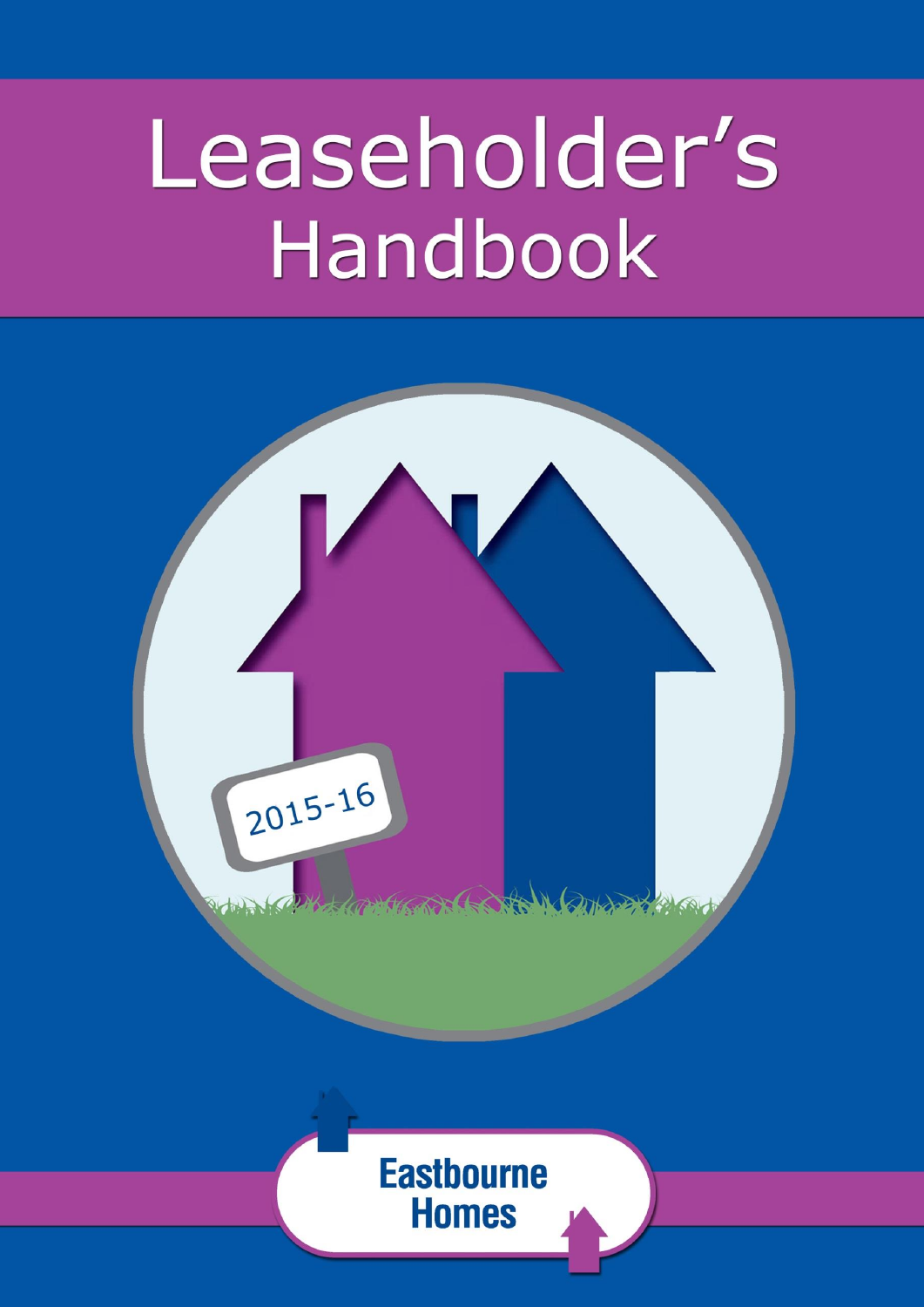# **Contents**

| 1. | <b>Introduction</b>                          | Page 2  |
|----|----------------------------------------------|---------|
| 2. | <b>About Eastbourne Homes Ltd</b>            | Page 3  |
| 3. | <b>Your Lease</b>                            | Page 4  |
| 4. | Selling, Buying and Forfeiting the Leasehold | Page 5  |
| 5. | <b>Rights and Responsibilities</b>           | Page 7  |
| 6. | <b>Repairs &amp; Maintenance</b>             | Page 11 |
| 7. | <b>Living in Your Home</b>                   | Page 13 |
| 8. | <b>What are Service Charges?</b>             | Page 15 |
| 9. | <b>Paying your Charges</b>                   | Page 17 |
|    | 10. Leaseholders Panel                       | Page 20 |
|    | 11. Your Voice in Eastbourne Homes           | Page 22 |
|    | 12. Making a Complaint                       | Page 22 |
|    | 13. Contacting Us                            | Page 23 |

Eastbourne<br>Homes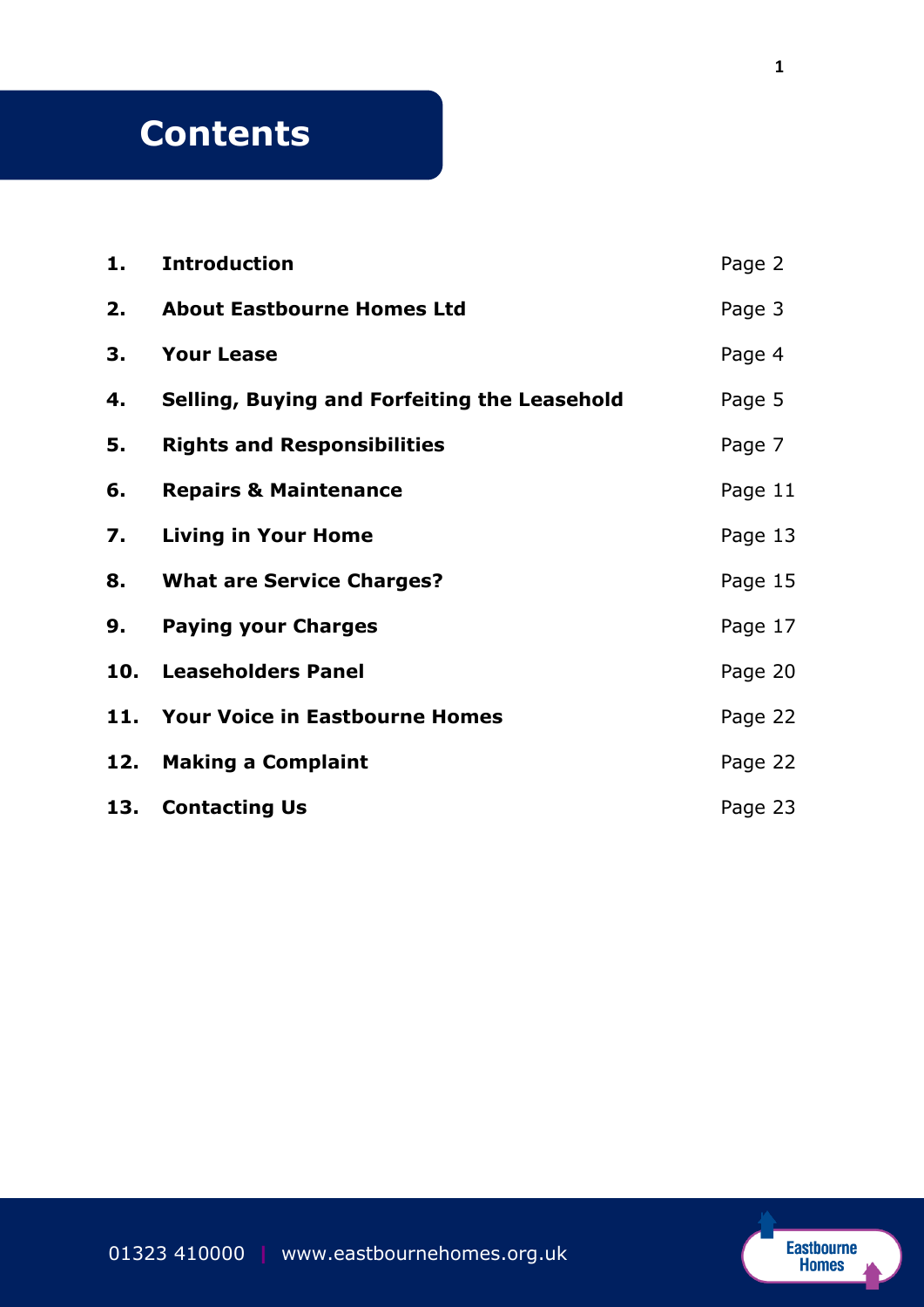## **1. Introduction**

Welcome to your Leaseholders Handbook. This document is designed to give you: an introduction and background to Eastbourne Homes Ltd (EHL) as your managing agent and Eastbourne Borough Council (EBC) your landlord; an explanation of your service charges and to provide an outline of your rights and responsibilities as a leaseholder.

EHL is an Arm's Length Management Organisation (ALMO), a company wholly owned by EBC who owns the housing stock and is both the Landlord and Freeholder of the block where your leasehold interest is located.

Our service charges are billed in compliance with the terms of your lease and are kept as low as is compatible with providing a high quality service.

If you want to find out more about your rights and responsibilities as a leaseholder we suggest you visit the Communities and Local Government website, where you will be able to download, or order, a comprehensive guide to your legal position:

www.communities.gov.uk/publications/housing/booklet.

You can also find out further information about all things leasehold from the Leasehold Advisory Service (LEASE): www.lease-advice.org.

To find out more about EHL you can visit our website at [www.eastbournehomes.org.uk.](http://www.eastbournehomes.org.uk/) If you select the 'Leaseholders' tab along the top navigation bar this will take you to specific information about being a leaseholder of EBC.

You will also receive our newsletter, 'Open House', which is published throughout the year.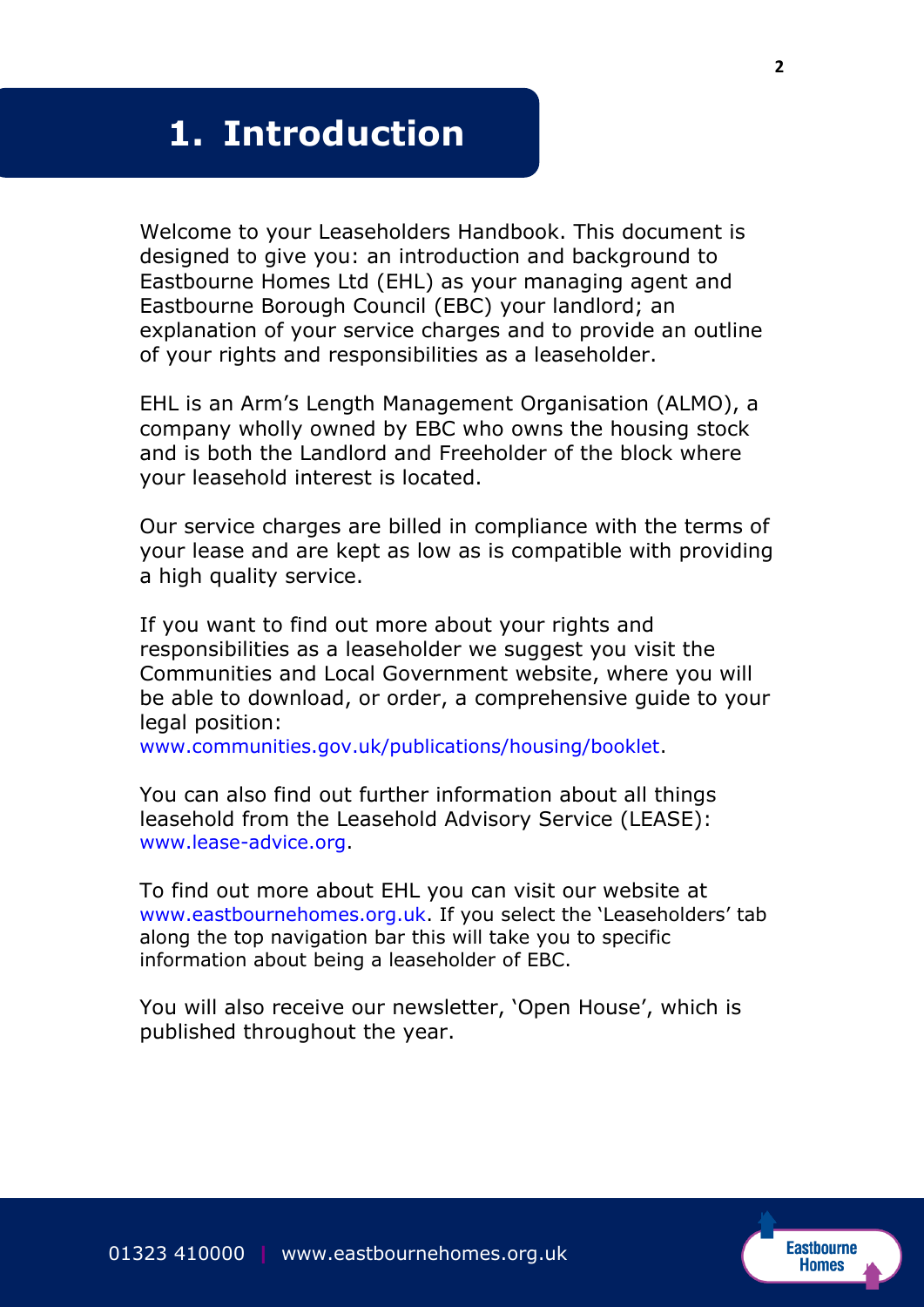### **2. About Eastbourne Homes Ltd**

EHL manages the housing stock in Eastbourne on behalf of EBC.

EHL is governed by its Board, supported and advised by the Managing Director and Strategic Leadership Team.

The Board is made up of people committed to continuously improving and driving service delivery to all of our customers. You can find out further details about the Board on our website.

#### **Company Vision:**

"Being the partner of choice, creating communities and homes where people are proud to live."

#### **Company Mission Statement:**

"To provide and develop excellent value for money services which innovate and respond to the aspirations of all."

EHL will deliver its services within a framework of these values:

- To treat everybody with dignity and respect.
- To conduct our business with honesty and integrity.
- To be fully accountable to residents and the other organisations that work with EHL.
- To provide a high quality working environment in which all staff are cared for, valued and professionally developed.
- To be financially aware without compromising the quality of services.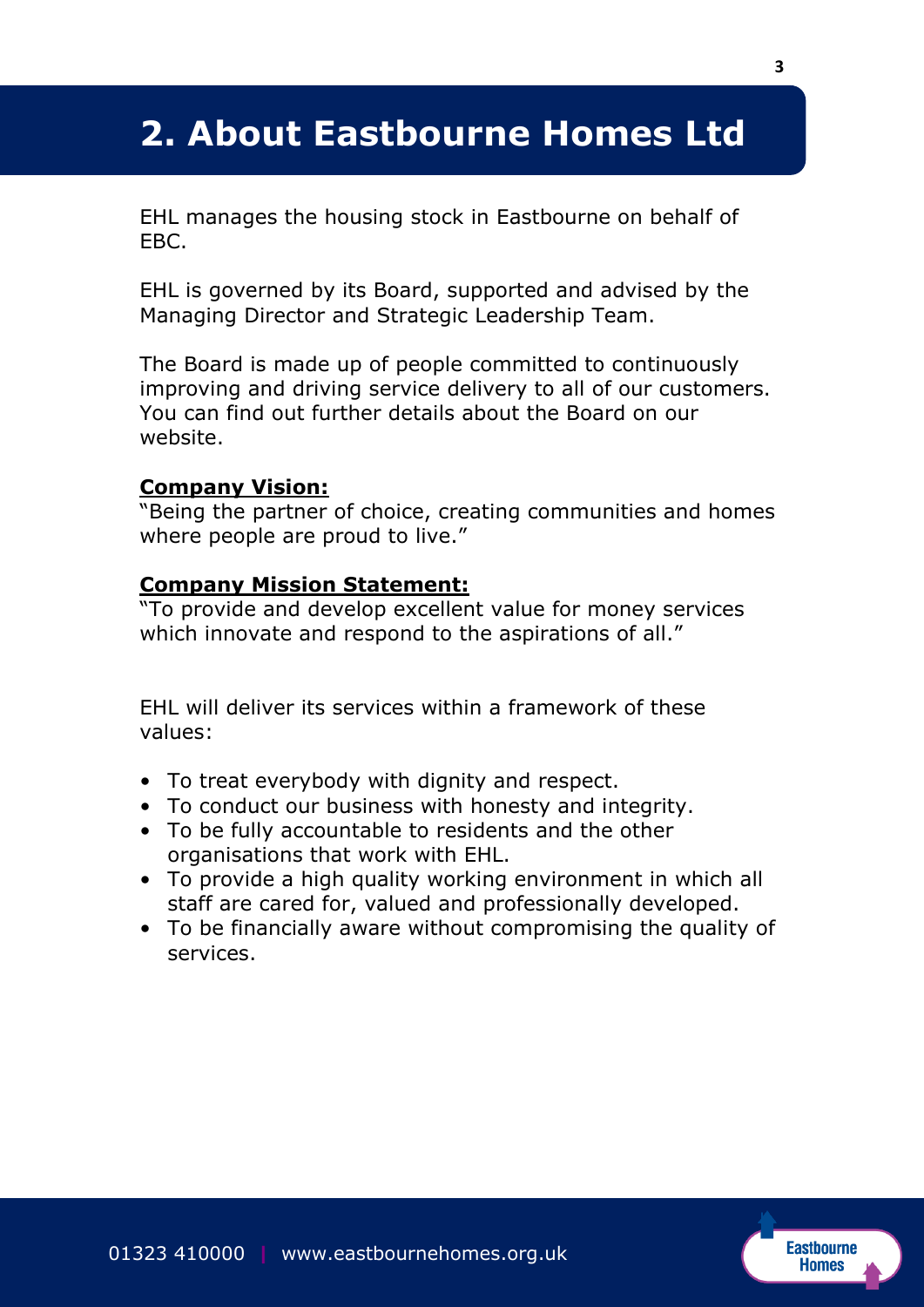### **3. Your Lease**

Your lease is a legal contract between you and EBC, the landlord. It is very important that you read and are able to understand the terms of your lease. You should seek independent legal advice if there is something you do not understand.

If you do not have a copy of your lease, you can obtain one from EBC (if there is a copy on file). There will be a charge for this service. Details of how much this will cost can be provided if you contact us, or details can be seen on the EHL website. Alternatively you can obtain a copy from the Land Registry, and further details can be found on their website.

The term of your lease is usually 125 years; however you should confirm this from your own lease. Your ownership of a leasehold property includes (but is not limited to) the following:

- Surface of the floors above the joists and the surface of the balcony floor (if applicable),
- Ceiling of the flat up to but excluding the joists and beams,
- All walls except the exterior walls (including walls dividing it from another property) and the surfaces of the walls (including the plaster),
- The glass in the windows,
- Any doors and door frames,
- All media (e.g. wiring, plumbing, gas etc.) specifically serving the property,
- Any garden, store or garage that may be included.

You should refer to your lease for confirmation of what your responsibilities are for your leasehold property.

EHL, on behalf of the landlord, is responsible for the structure of the building and any areas used in common. Refer to section 6 for more information.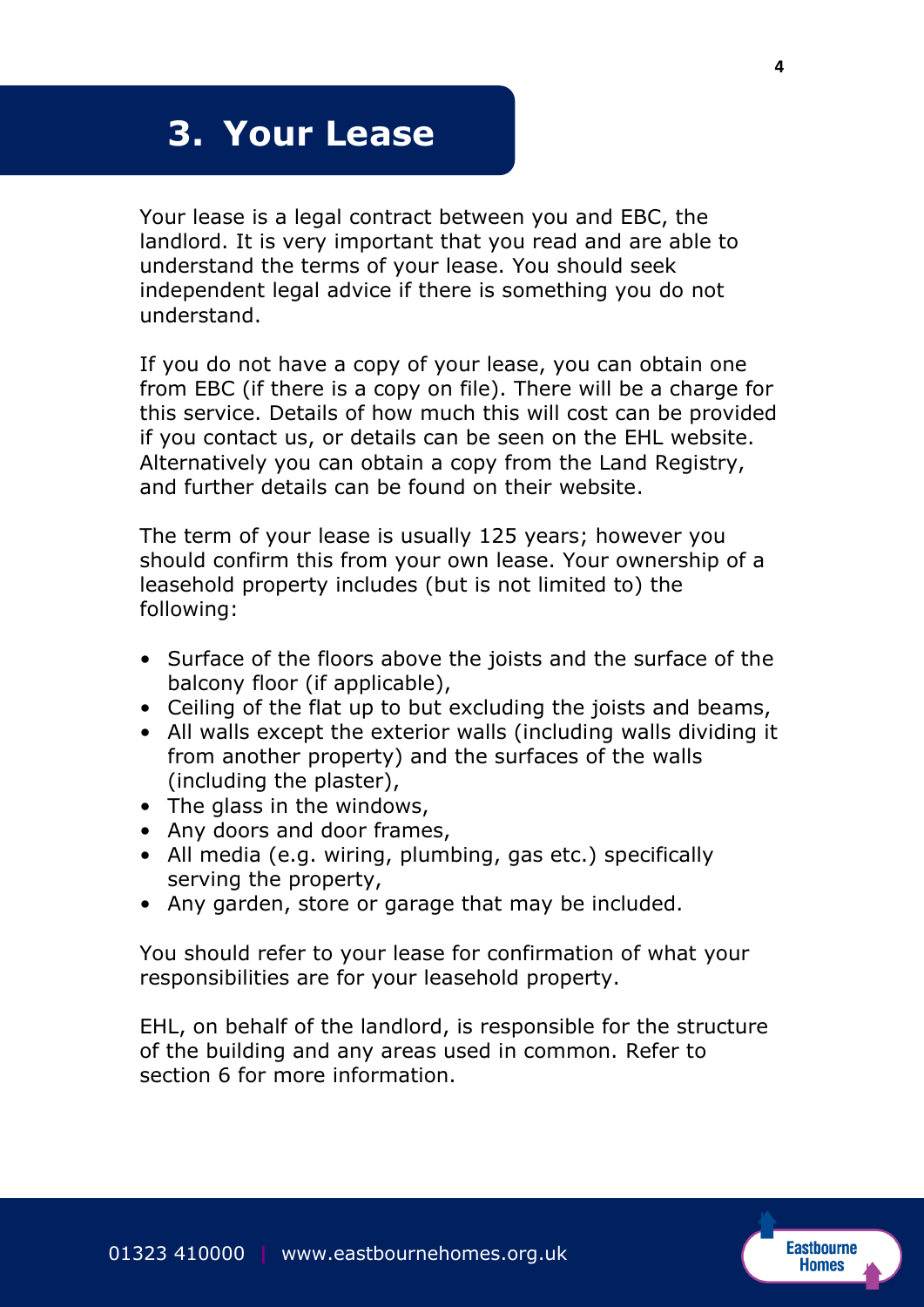# **4. Selling, Buying, Sub-letting and Forfeiting the Leasehold**

# **Selling**

If you sell your leasehold property your solicitor must notify the Legal Team at the Council of the sale within 21 days so the property records can be amended. The notification will be in the form of a legal document, commonly known as a 'Notice of Transfer' or 'Notice of Assignment'. There will be an administration charge for registering the new owner. Details of the charge can be found on our website.

# **Right to Buy**

If you applied to purchase your property under the Right to Buy scheme you are required to offer it back to EBC before it can be sold on the open market. This is only the case for the first sale during the 10 years after the flat was initially purchased. The request must be in writing and a response should be received within 8 weeks.

If you sell your home within the first five years from the date of purchase you should anticipate having to repay a proportion of the discount back.

If you sell your home within the first year you will have to pay back all of the discount and year on year it will decrease as follows:

- 80% of the discount in the second year,
- 60% of the discount in the third year,
- 40% of the discount in the fourth year,
- 20% of the discount in the fifth year.

The amount you pay back depends on the value of your home when you sell it and not the market value when you purchased it.

Further information can be found via the government website: www.gov.uk/right-to-buy-buying-your-council-home/overview.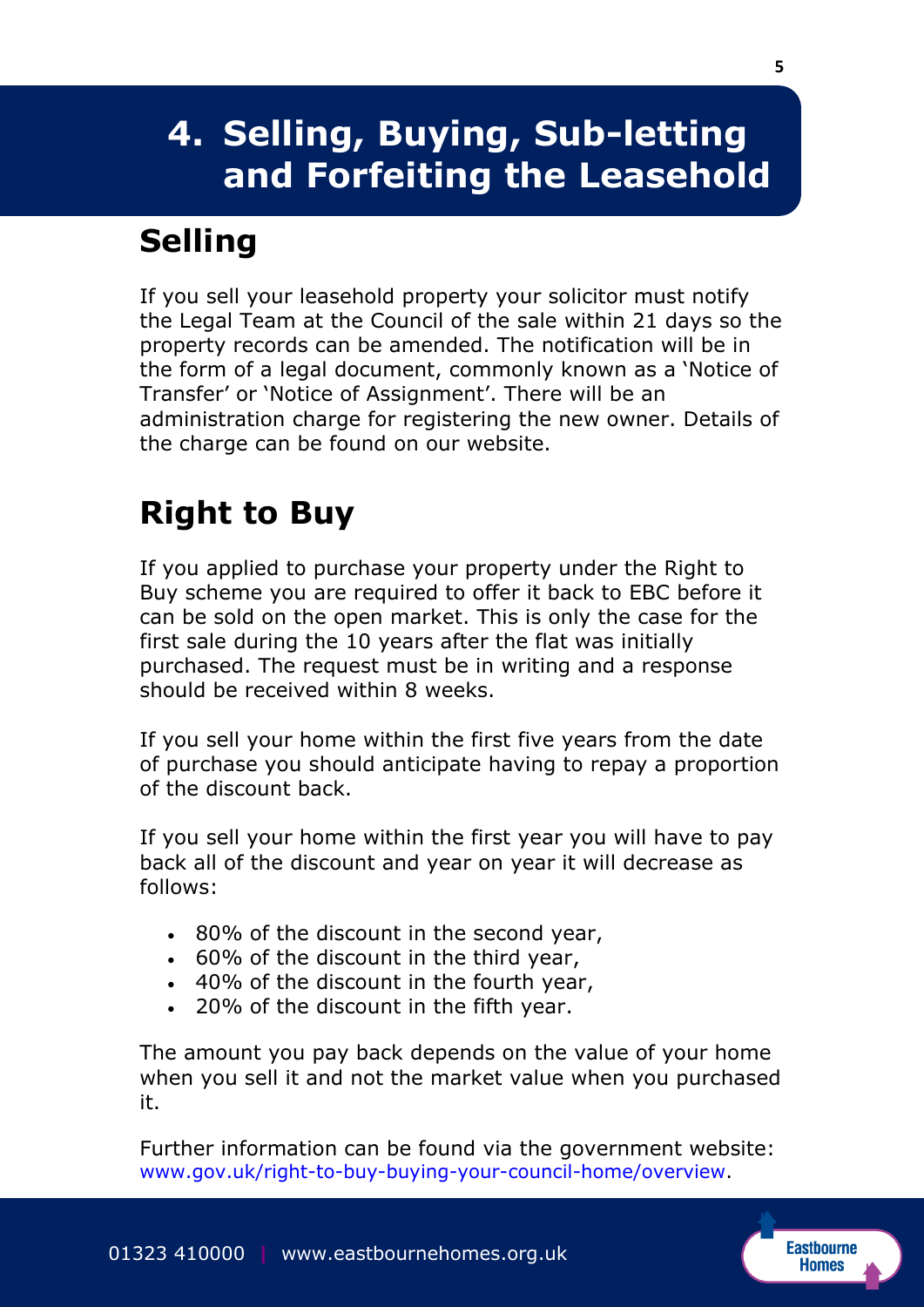### **Sub-letting**

You do not need permission from your landlord to sub-let your home (renting it to a third party) but you do need to let us know if you intend to do so as per the terms of your lease.

You can register your sub-let with EBC by requesting a registration form from EHL or by printing a copy from our website.

You will need to provide EHL with your new contact details (or a next of kin or letting agent) and details of who the tenant is. There is a one-off administration fee for the initial registration notifying the landlord of your sublet.

You will still be responsible for the property as the leaseholder and for your tenant, who is expected to comply with the terms of your lease.

Your tenant should only make contact with EHL or EBC through you and not direct to us with anything regarding your leasehold property or the block it resides in.

### **Forfeiting your home**

If you breach any of the conditions of your lease EHL may apply to the court to end it. The court has the power to end your lease and give the landlord possession of your property.

It is therefore of the utmost importance that you follow and comply with the terms of your lease to ensure that you are not in breach of any of the covenants that could result in formal legal action being taken.

All costs in relation to forfeiture will also be your liability and any fees will be recovered from you by an application to the courts.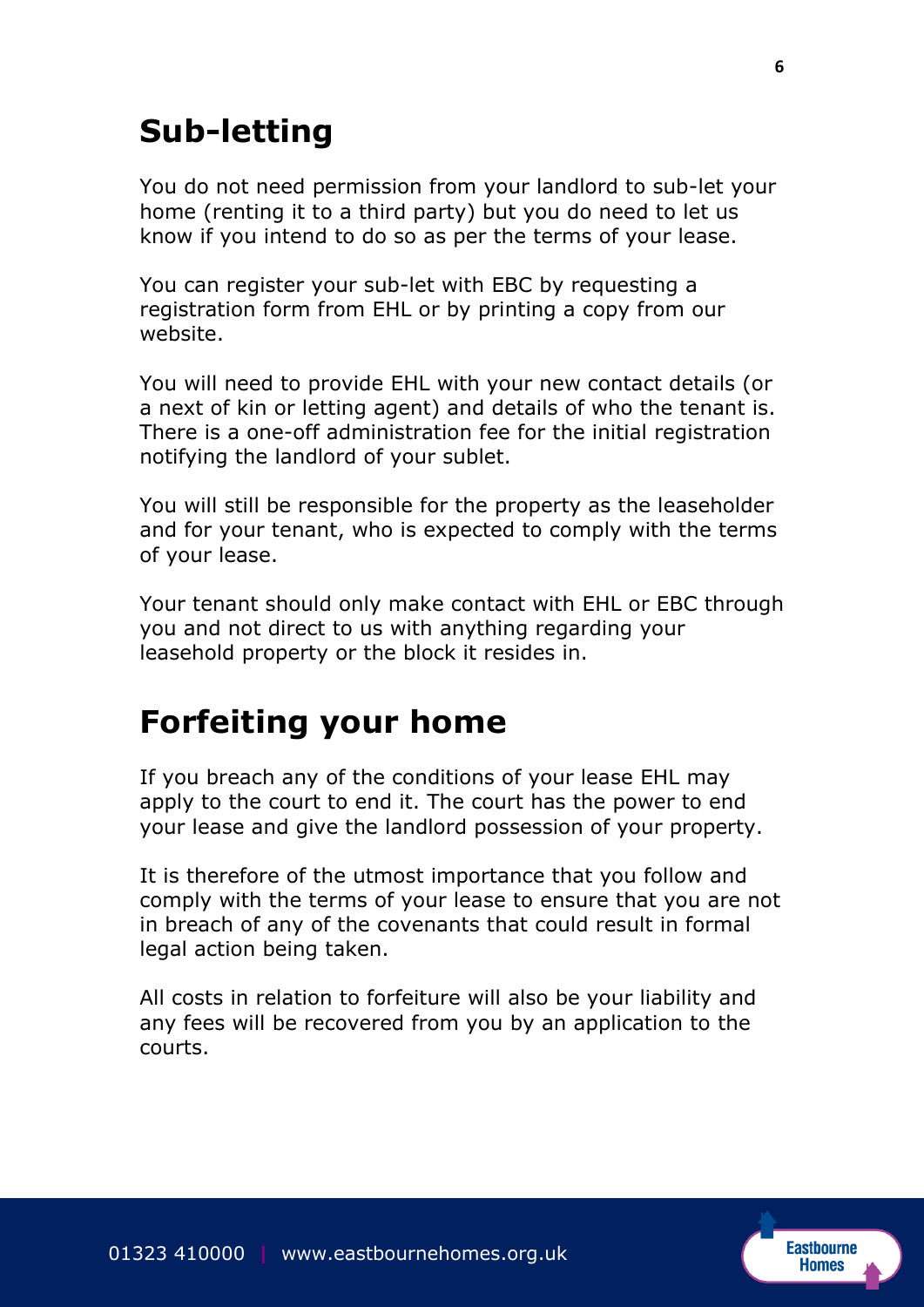# **5. Rights and Responsibilities**

Both you as the leaseholder and EHL, on behalf of EBC, have rights, easements, responsibilities and duties. These can be contained both in the lease and in law.

### **Rights**

### **Your right to occupy**

You have the right to occupy and have quiet enjoyment of your home as long as you comply with the terms of your lease.

We cannot intrude into your home unless:

- We need to get access to inspect or repair the block or a neighbouring property and we have provided you with written notice requesting access (except in an emergency where prior notice is not required);
- You have broken the terms of your lease.

### **Your right of access**

You have the right to access your property and use any areas for the intended common use of all residents, such as washing/drying areas, bin store areas and communal gardens.

Although you have the right to access and use all areas in common you do not have the right to carry out any changes or alterations.

### **Your right to assign**

Although you have the right to assign (to pass or sell on) your lease and do not require the permission of the landlord you are required to notify the landlord that the assignment has taken place within 21 days. A fee will be charged for registering the assignment and your solicitor will require the Notice of Assignment to be signed and acknowledged.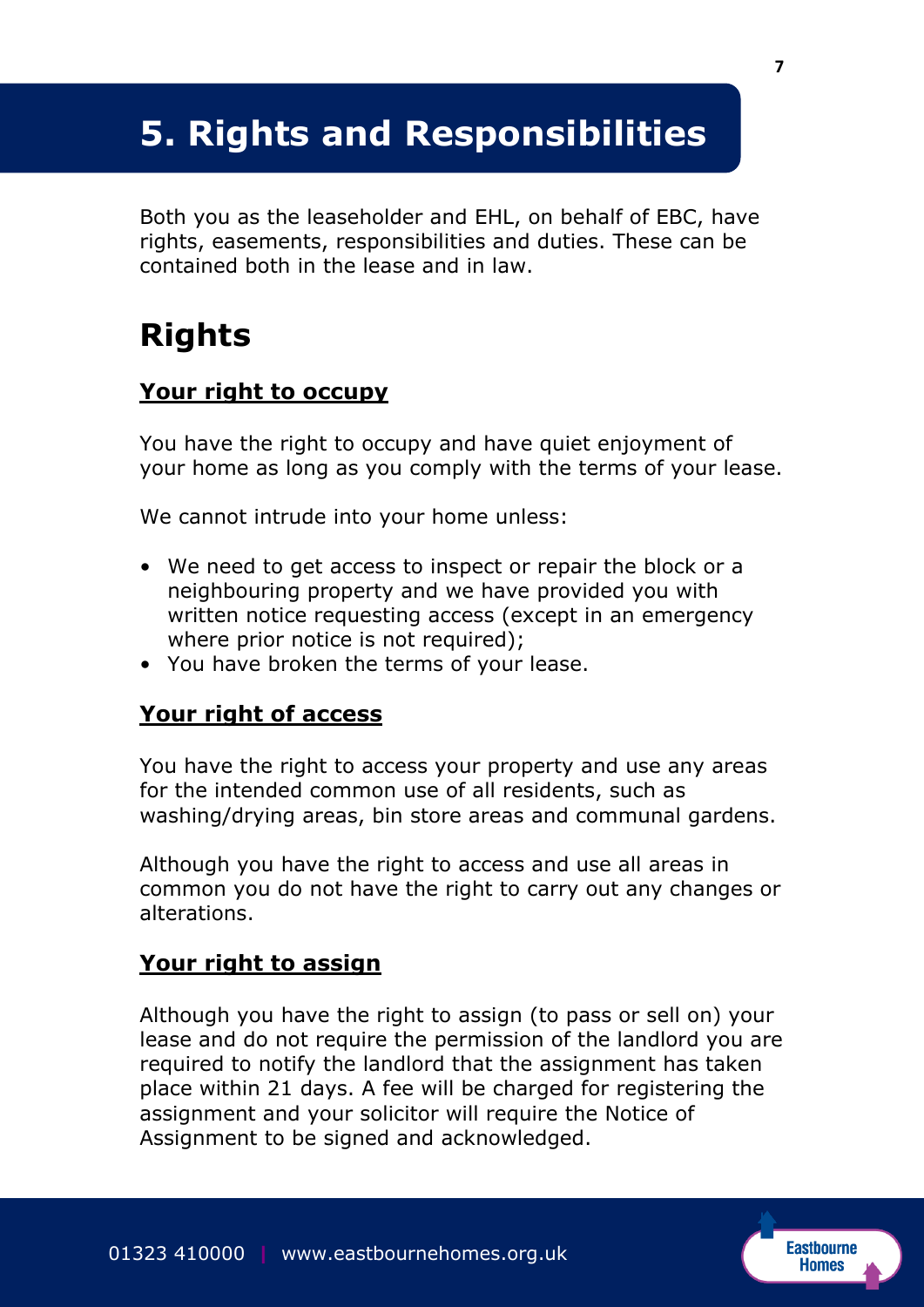#### **Your right to make improvements**

You do not have the right to make structural alterations or changes to the architectural appearance of the property without the written consent from EHL.

Your permission will not be refused unreasonably however, if any permission is granted it will be subject to the compliance of certain terms and conditions. Any terms and conditions will have to be signed and returned and you should keep a copy for your records.

A 'Permission to Carry Out Alterations and Improvements' form can be obtained by contacting EHL or by printing a copy from the leaseholders section of our website.

There will be an administration fee based on an hourly rate (with a minimum of 1 hour) for reviewing permission requests. Further details regarding charges can be found under 'Charges and Payments' in the leaseholders section of the website.

#### **Your right to repair**

You have the right to expect us to maintain your building and estate to a reasonable state of repair.

We are responsible, on behalf of EBC, for maintaining the fabric, structure and common parts of your building, including any services used in common.

You are responsible for repairs inside your own property and for all supplies that specifically serve your flat, including the payment for all sources and suppliers.

#### **Your right to be consulted**

You have the right to be consulted before we undertake any major works to your block or estate if the work proposed will cost you more than £250.00.

You also have the right to be consulted before we enter into a new agreement with any contractor for more than 12 months if that partnership will cost you more than  $£100.00$  per year.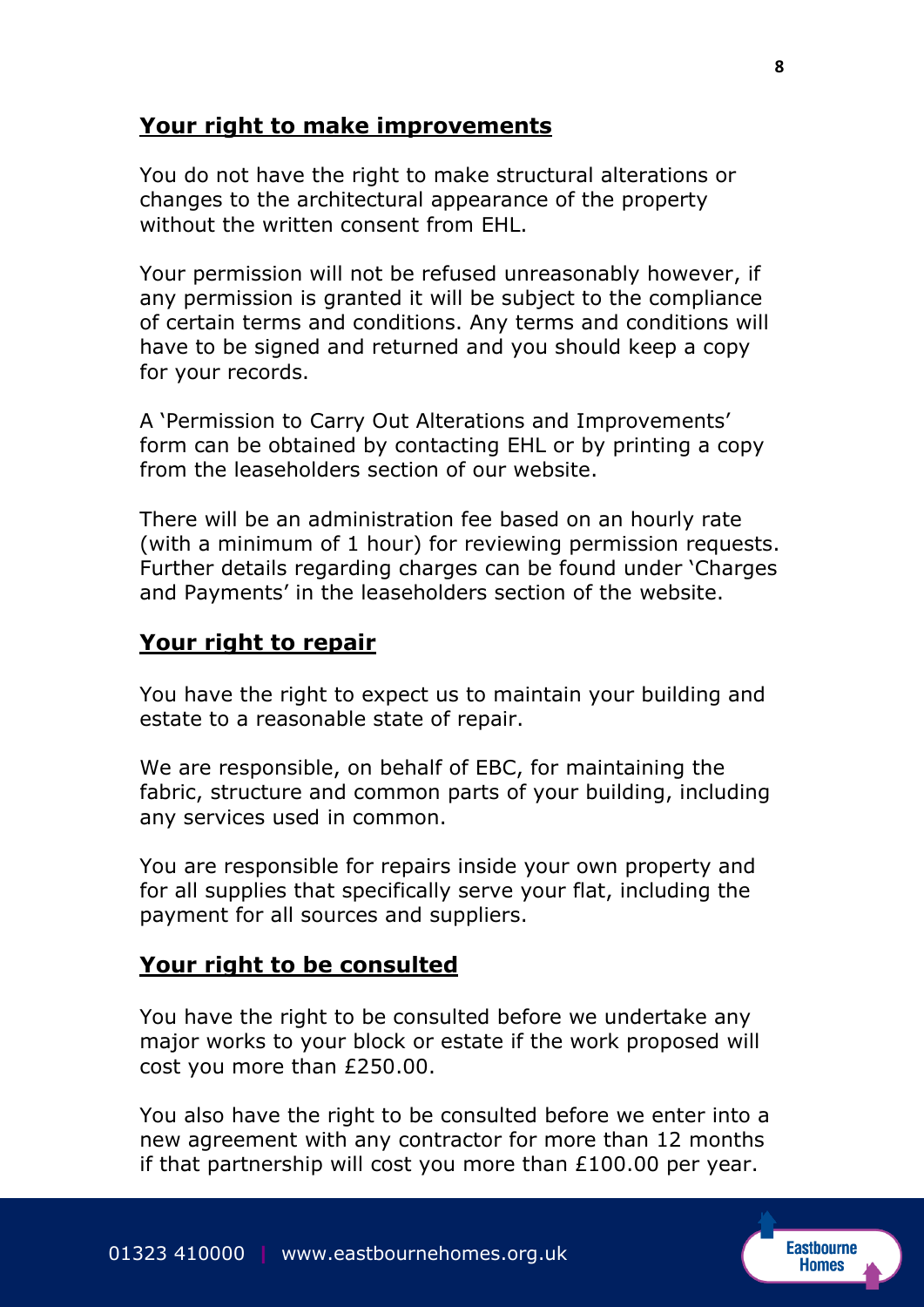### **Responsibilities**

#### **Do's & Don'ts**

Below are some of your key responsibilities as a leaseholder; however a full description can be found in your lease.

- To pay all rents, service charges and fees (where applicable).
- To keep the inside of your property in a good and substantial state of repair and condition, to the liking of the landlord.
- To keep the inside of your property in a good state of decoration and to re-decorate in the last year of the term.
- Not to use the property for any trade or business profession.
- To ensure that no water or liquid soaks through the floors, to keep the property clean and not to use any harmful or corrosive substances through pipework from baths, lavatories, cisterns or sinks.
- Not to do anything that may void the buildings insurance policy or increase any insurance premium.
- Not to affix any notice or signage to the windows or outside of the property.
- Not to keep any animal without the prior written consent from the landlord.
- Not to install any window boxes or plants to be placed on any window sills or balconies.
- Not to cause any annoyance or nuisance to the occupiers of any neighbouring properties.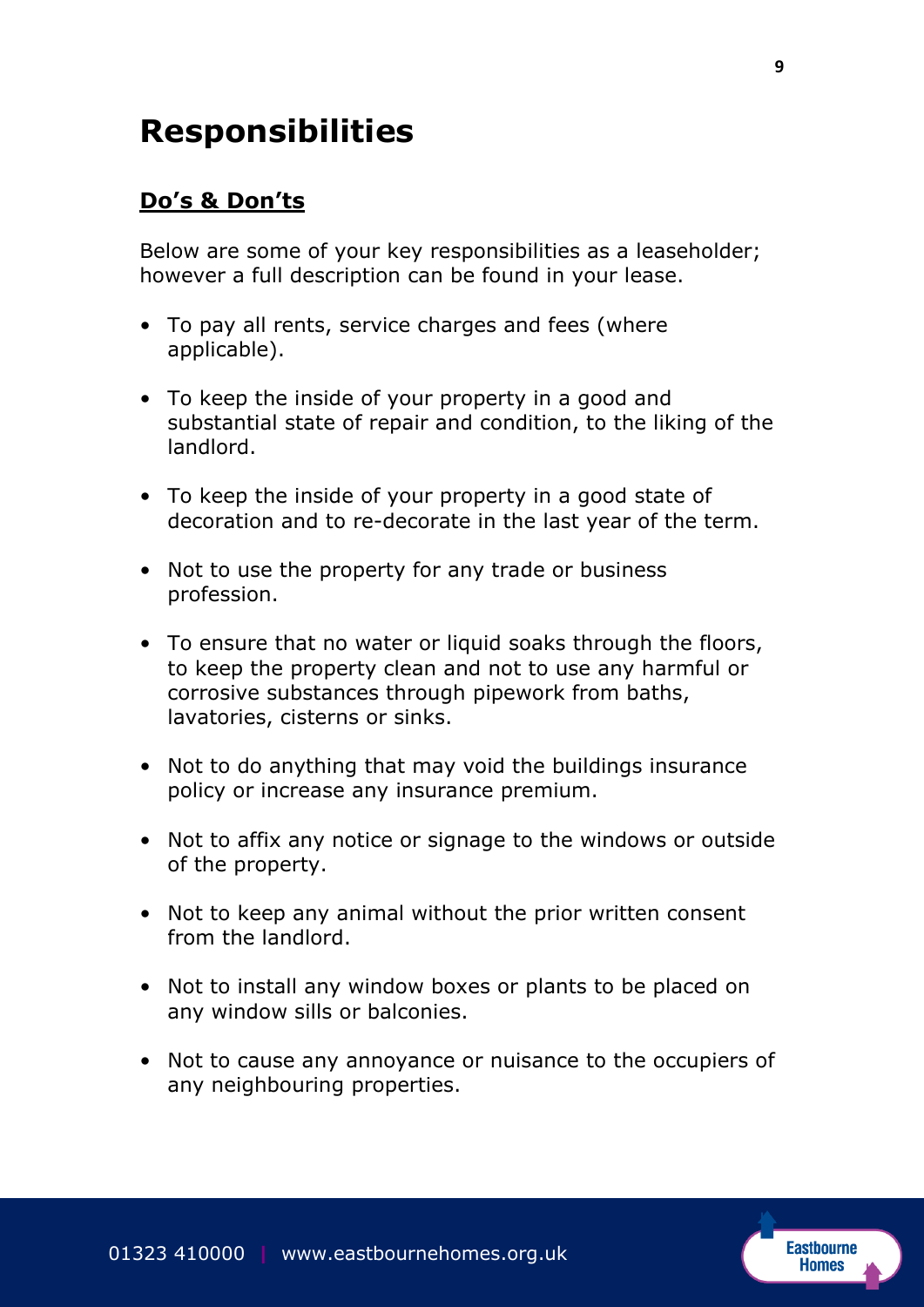### **Doors**

Any doors or door frames that are for the sole use of your property (e.g. flat entrance doors, store doors etc.) are your responsibility to repair and maintain.

Any front doors that open into an area shared by another resident (e.g. communal hallways) should meet certain fire and safety standards. These standards are set and governed by the East Sussex Fire & Rescue Service and failure to comply could lead to enforcement action by them.

### **Windows**

The window units to your property form part of the structure of the building. The landlord is responsible for maintaining the frames, casements and any furniture. You will contribute towards any maintenance through your service charges. Under the terms of your lease you are responsible for maintaining the glass to the windows.

If you request permission to replace the windows yourself permission will not be unreasonably withheld. However a condition will be that the windows will still remain within the ownership and responsibility of the landlord.

### **TV aerials**

Permission must be obtained from EHL for the installation of any TV aerial or satellite dish. Refer to section 5 on for further information on the process of requesting permission.

You will also need to obtain consent from the Planning Department at EBC to ensure you are complying with regulations.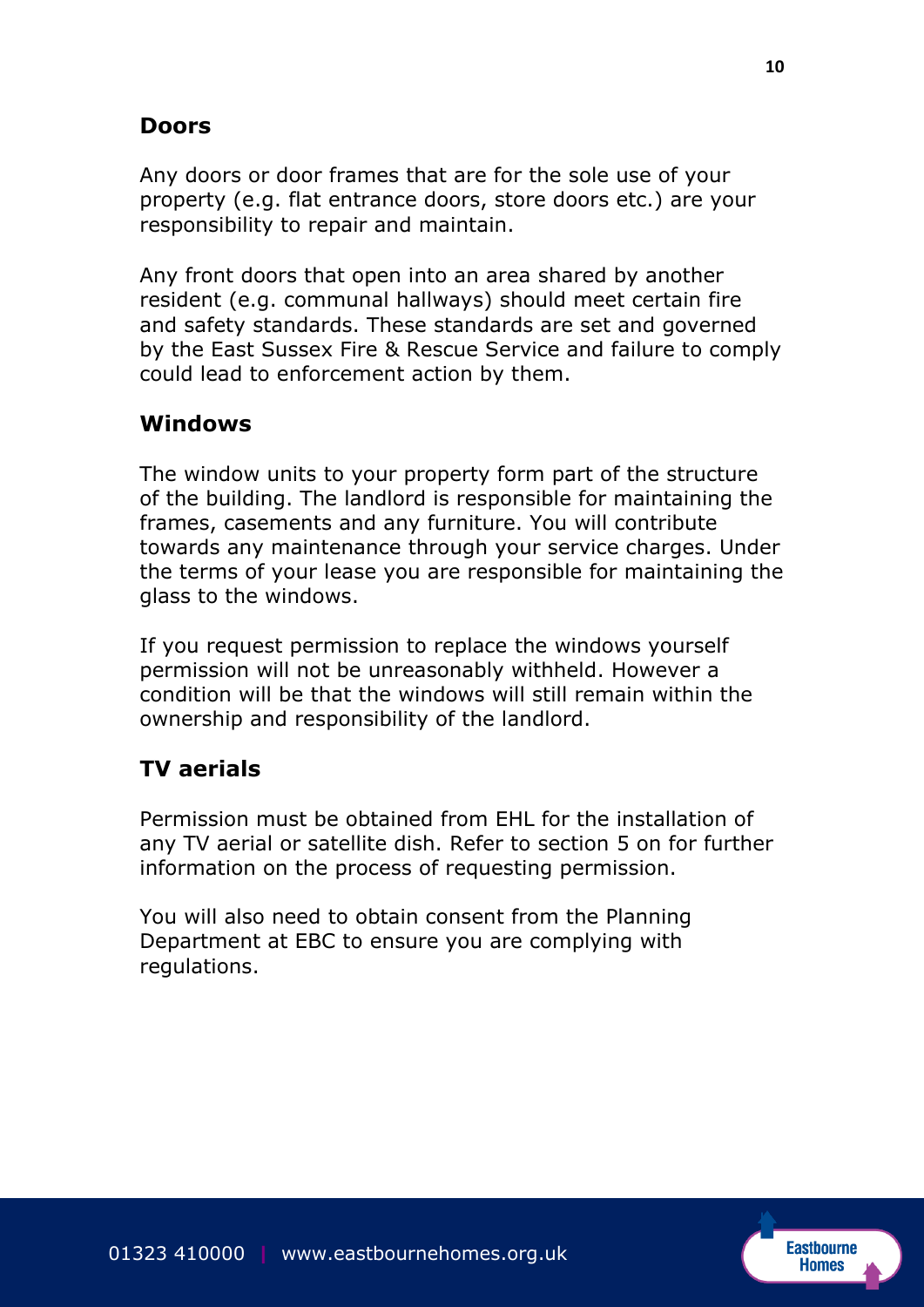# **6. Repairs & Maintenance**

EHL, on behalf of EBC, is responsible for undertaking all repairs to the structure, common parts and communal services to the building.

The responsibility for any building work is held with the Property Services Team at EHL, and is mainly split between responsive repairs and planning/capital works.

### **Responsive Repairs**

#### **Mears**

EHL have a qualifying long-term agreement with the Mears Group PLC to carry out routine repairs and maintenance to all properties managed by EHL.

Mears manage all of our incoming repairs calls. If you would like to report a repair please contact them via 01323 410000.

#### **Emergency repairs**

EHL also operates a 24 hour service for emergency repairs through Mears.

An emergency repair is defined as a repair which, if not dealt with quickly, could affect the health, safety or security of people using the building or the structure of the building itself.

### **Packaged Works**

These are works identified by the Repairs Services Team that are non-urgent and can be grouped with other similar works to achieve economies of scale and value for money.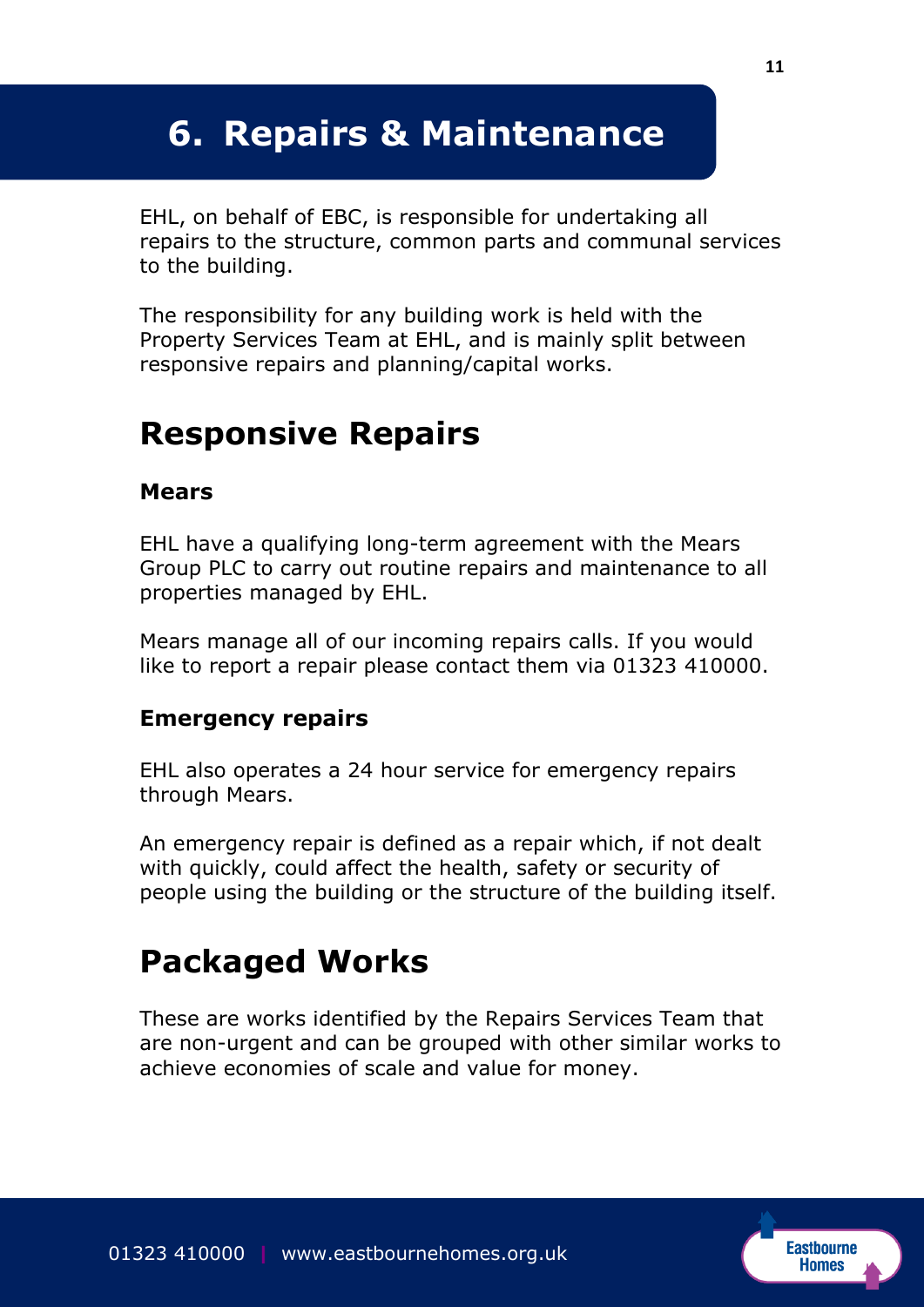### **Cyclical Re-decoration & Preventative Maintenance**

The Asset & Capital Works Team manage the cyclical repair and re-decoration works required to the block, incorporating 'preventative maintenance' to maintain items before they become beyond economic repair.

The programme currently operates on a 7-10 year cycle where details of what year the works are approximately due to your block can be found on the EHL website.

The cost for the work undertaken on your behalf, in accordance with the lease, is shared between leaseholders and EHL, through the rents paid by tenants of the social housing properties.

### **Re-chargeable Repairs**

If we have to make a repair because of damage caused by you, a member of your family or a visitor to your home we will charge you for the whole cost of the work.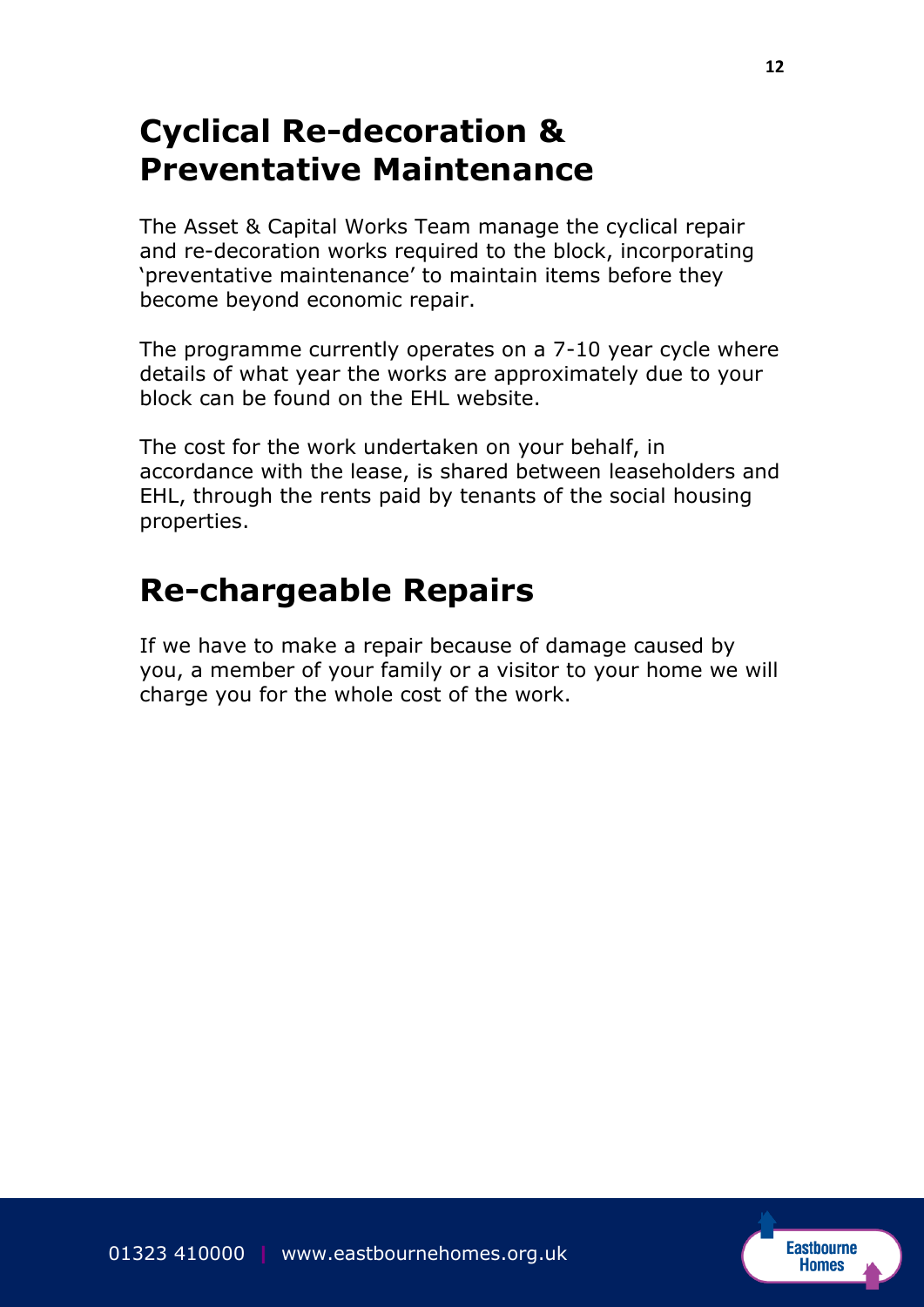# **7. Living in Your Home**

### **Insurance**

#### **Buildings insurance**

EBC, as the freeholder, is responsible for taking out the building insurance for your block.

The premium for the buildings insurance is included within your service charges. A copy of the annual summary of cover can be seen on the EHL website or a copy can be requested along with the complete policy.

The policy covers the full reinstatement value of your block. It provides cover against: fire, lightning, explosion, earthquake, smoke, storm or flood, escape of water, riot, civil commotion, strike, labour or political disturbance, malicious persons, theft or attempted theft, subsidence, heave (*upward movement of the ground from soil expansion*) or landslip, falling trees or branches, falling aerials or satellite receiving equipment, impact, accidental damage to drains, pipes, cables, oil tanks and glass. The policy does not cover wear and tear.

#### **Making a claim**

If you need to make a claim for a part of the building covered by the policy then please contact the Insurance Officer at EBC via 01323 410000.

#### **Contents insurance**

The responsibility to obtain contents insurance is yours as the leaseholder, and although it is not compulsory, it is strongly advised that you take out personal household contents insurance to cover yourself against burglaries and accidental damage to your own belongings and those of other people.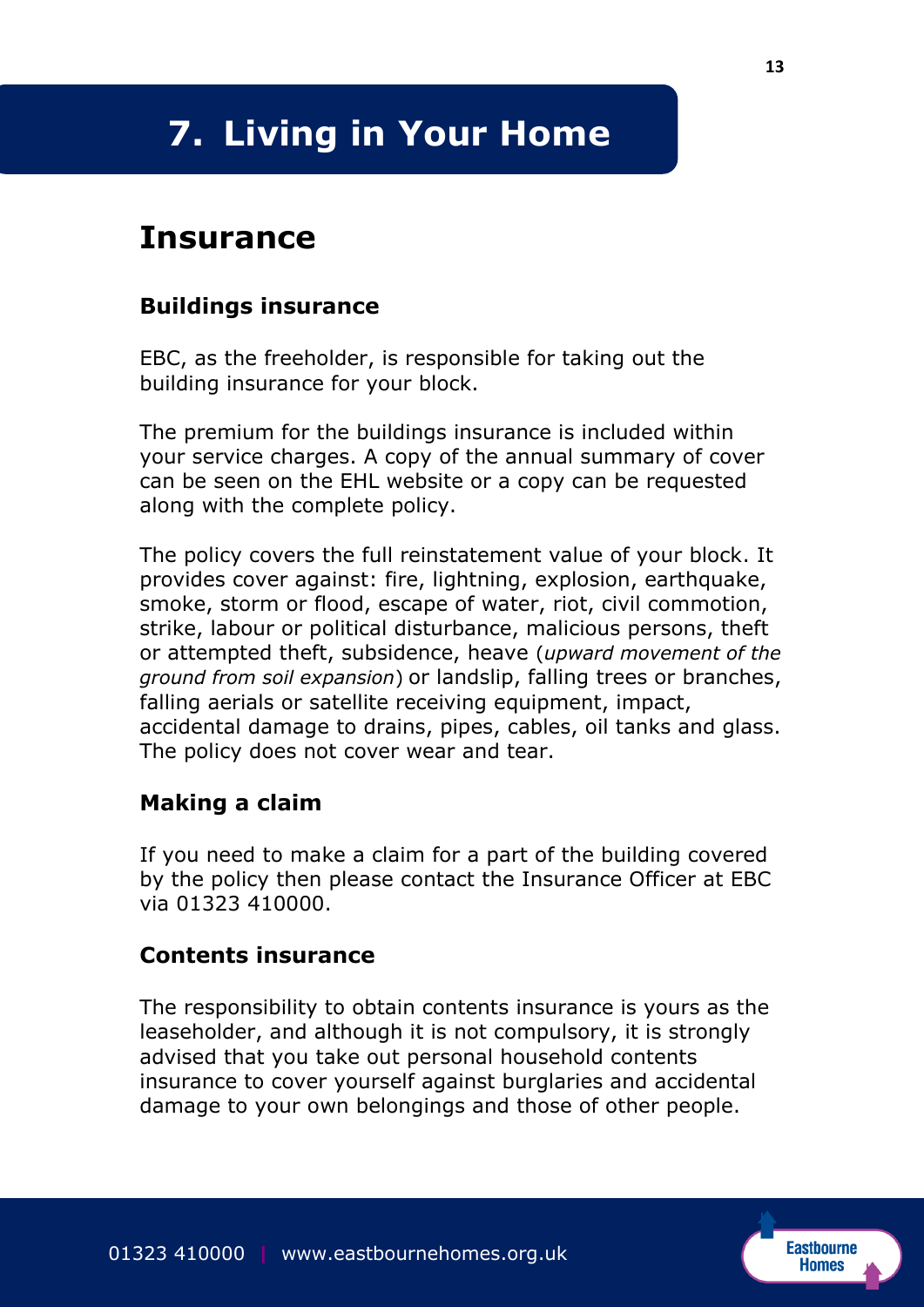### **Cleaning & Grounds Maintenance**

EBC has long term contracts for the cleaning and grounds maintenance of your block if shown on your service charges. It is the responsibility however of all residents to ensure the block and estate are kept to a clean and tidy standard.

### **Noise, Nuisance and Neighbours**

Please be considerate of your neighbours. Noise can be one of the biggest and most common causes of neighbour disputes. Please discuss any noise concerns with your neighbours first before speaking to EHL.

In the event further action needs to be taken it is recommended you contact your Neighbourhood Caseworker.

### **Harassment and Violence**

It is a condition of your lease that you or anyone living with you or visiting you will not cause, commit or threaten any form of harassment, nuisance or other antisocial behavior. All tenants and leaseholders are bound by the same condition, whether in a lease or tenancy agreement. Prompt action will be taken by EHL against any resident behaving antisocially. In extreme cases this action can lead to the eviction of a tenant or the forfeiture of a lease from a leaseholder.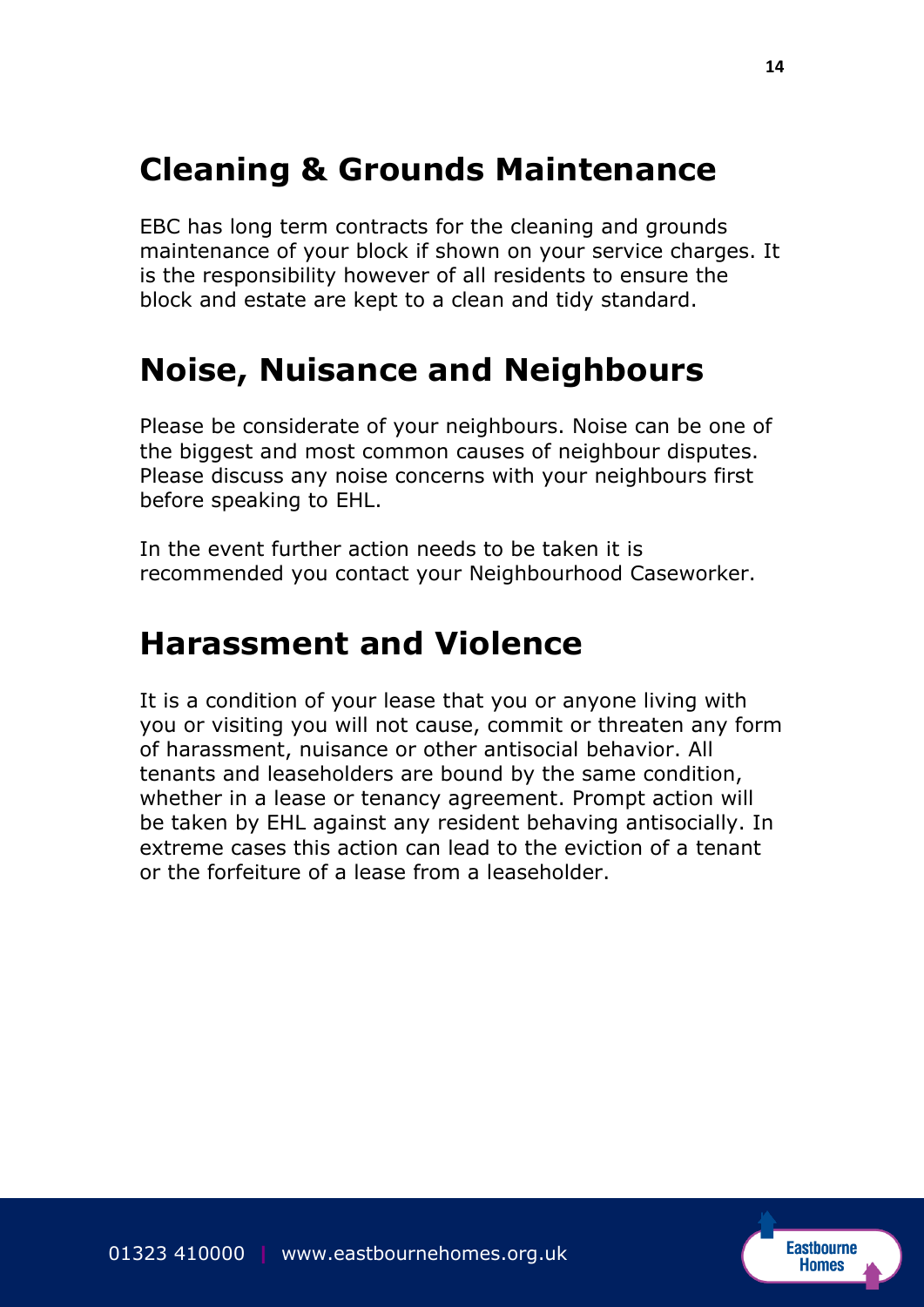# **8. What are Service Charges?**

### **Summary**

Your service charge is used to cover the costs incurred by EHL in managing and maintaining your block and the surrounding estate.

Leaseholders pay a proportion of all expenditure as per the apportionment value stipulated in your lease.

Tenants contribute towards charges through their rent payments, which are held in the EBC Housing Revenue Account (HRA).

Tenants are not subsidised by leaseholders and leaseholders are not subsidised by tenants.

Your service charges may include (but are not limited to):

- Responsive repairs and maintenance;
- Buildings insurance;
- Communal cleaning;
- Grounds maintenance;
- Communal electricity;
- Major works & fees;
- Ground rent;
- Major works fund contribution;
- Management fees.

### **Further Details**

### **Ground Rent**

The amount of ground rent you pay per annum is stipulated in your lease.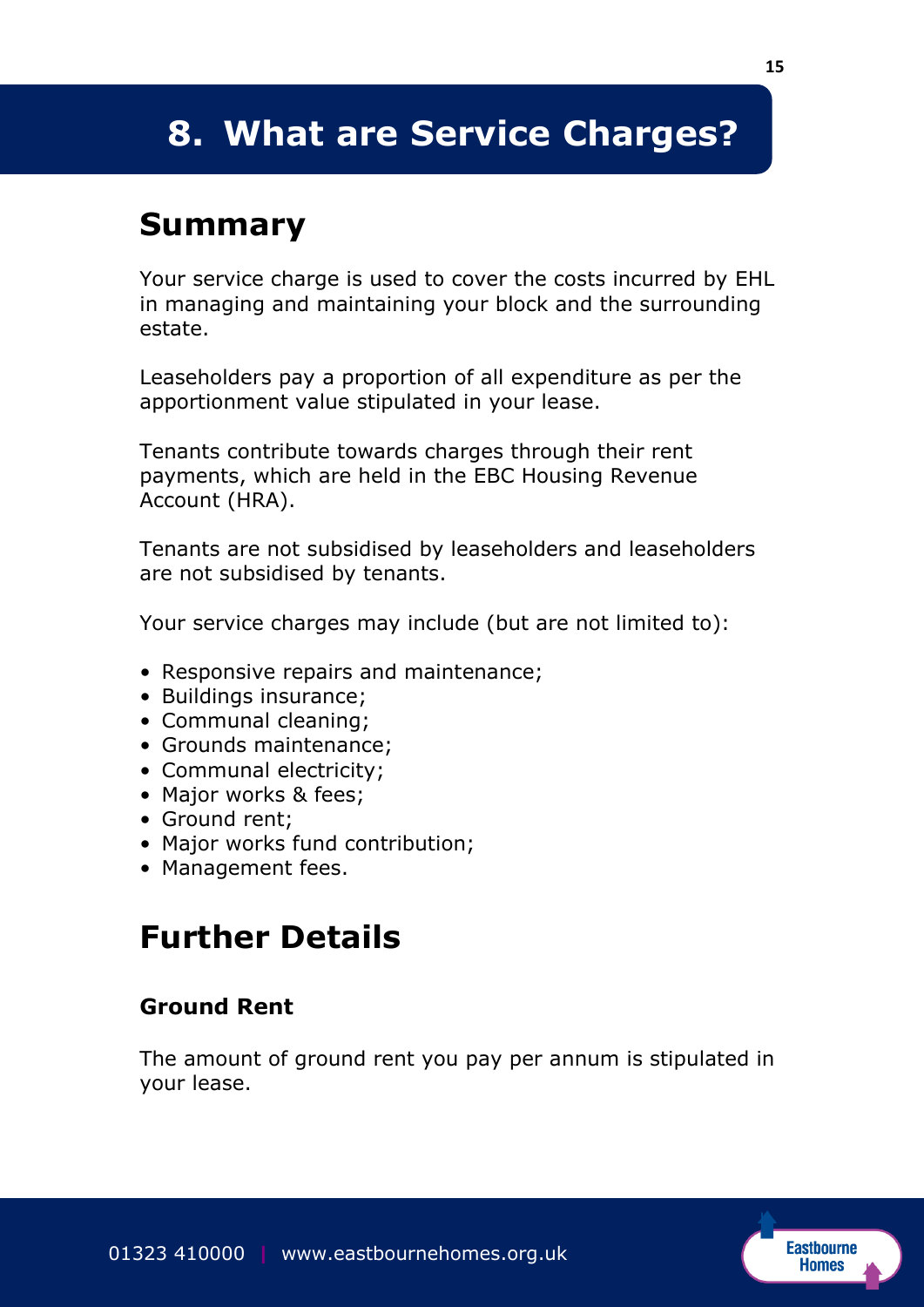### **Funds put to Reserve**

EHL has the right to invoice for amounts to be put to reserve for future major works bills.

#### **Management Fees**

EHL currently charge management fees of 15% on all service charge expenditure for general needs blocks and 12% for our sheltered schemes, excluding any ground rent or buildings insurance. The management fee for any major works is reduced to 5% of the contract value and will be shown as a separate itemization on your service charge bill.

### **Billing**

Your service charge year matches the EHL financial year of the 1<sup>st</sup> April to the 31<sup>st</sup> March.

You will receive estimated service charges at the  $1<sup>st</sup>$  April in each year. These are averaged costs based on the last 5 years of actual expenditure for your block, where available, allowing for inflation. This is then adjusted for any expected or known reductions or increases in costs.

At the  $1<sup>st</sup>$  October, 18 months later, EHL will calculate the actual costs spent on your block.

EHL will reconcile the actual costs against the estimated costs for a single service charge year. This is commonly referred to as your 'Reconciliation'.

If any costs were over-estimated at the  $1<sup>st</sup>$  April you will receive a credit to your account at the  $1<sup>st</sup>$  October.

If any costs were under-estimated you will conversely receive an additional amount to settle before the next service charge year.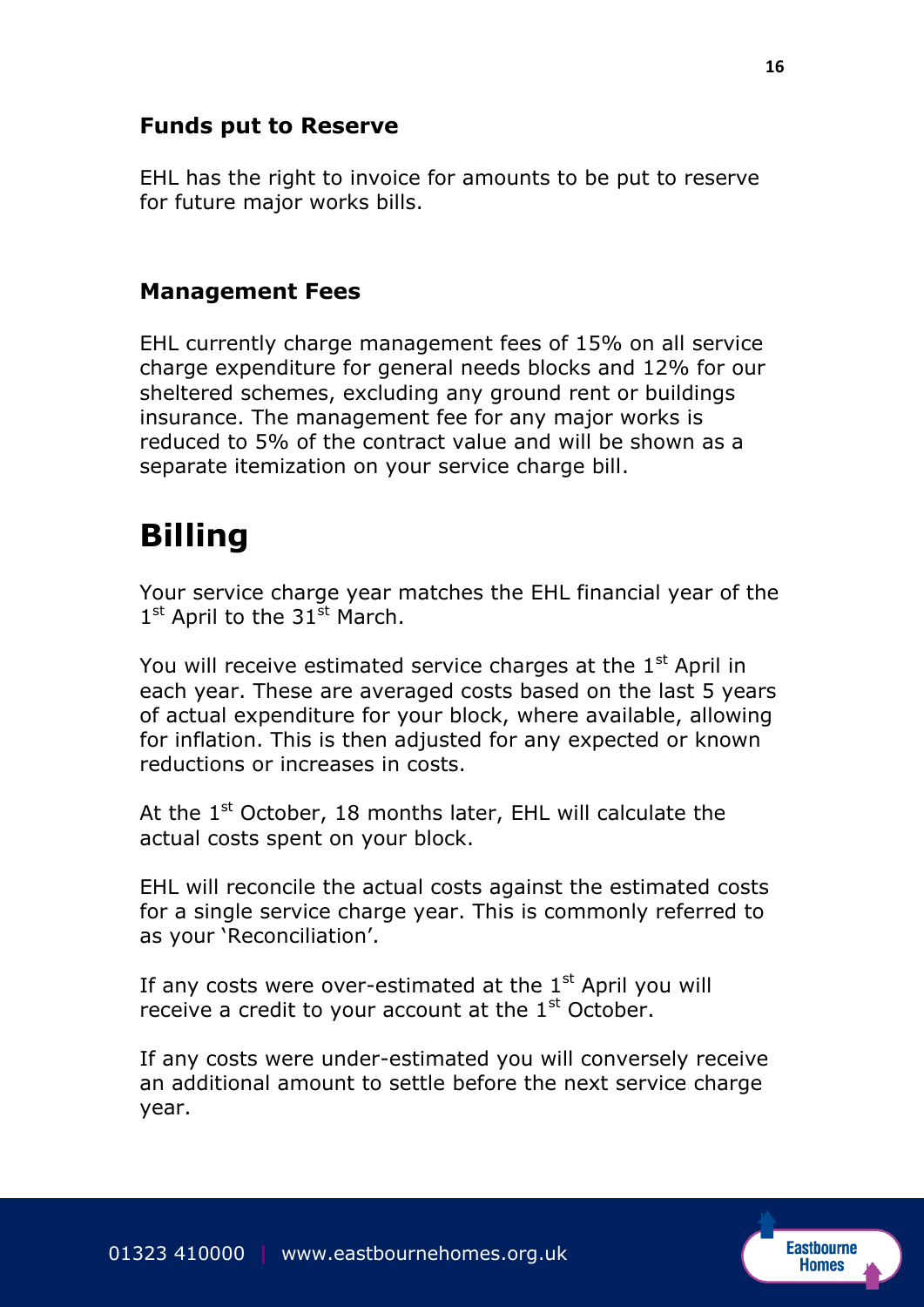# **9. Paying Your Charges**

### **What Does your Lease Say?**

Your lease stipulates that your service charges and ground rent should be paid in equal half yearly installments in advance on the  $1<sup>st</sup>$  April and the  $1<sup>st</sup>$  October.

#### **Leaseholders in sheltered accommodation**

Your lease stipulates that your service charges and ground rent should be paid in monthly installments in advance from the 1<sup>st</sup> April.

Due to modern practices EHL provides a wider range of mechanisms to pay your charges than what your lease stipulates. These are further outlined below.

### **Payment Mechanisms**

#### **Annual service charges**

Your regular annual service charges should be settled within 28 days of your invoice unless you have a direct debit or standing order in place or you have made an alternative arrangement with the Account Management Team at EBC.

#### **Major works service charges**

We understand that leaseholders are not always able to pay large bills for major work without adjusting their budgets or arranging loans. The 'Major Works Payment Policy' is in place where these charges cannot be immediately met. Further information can be seen on our website or by contacting us.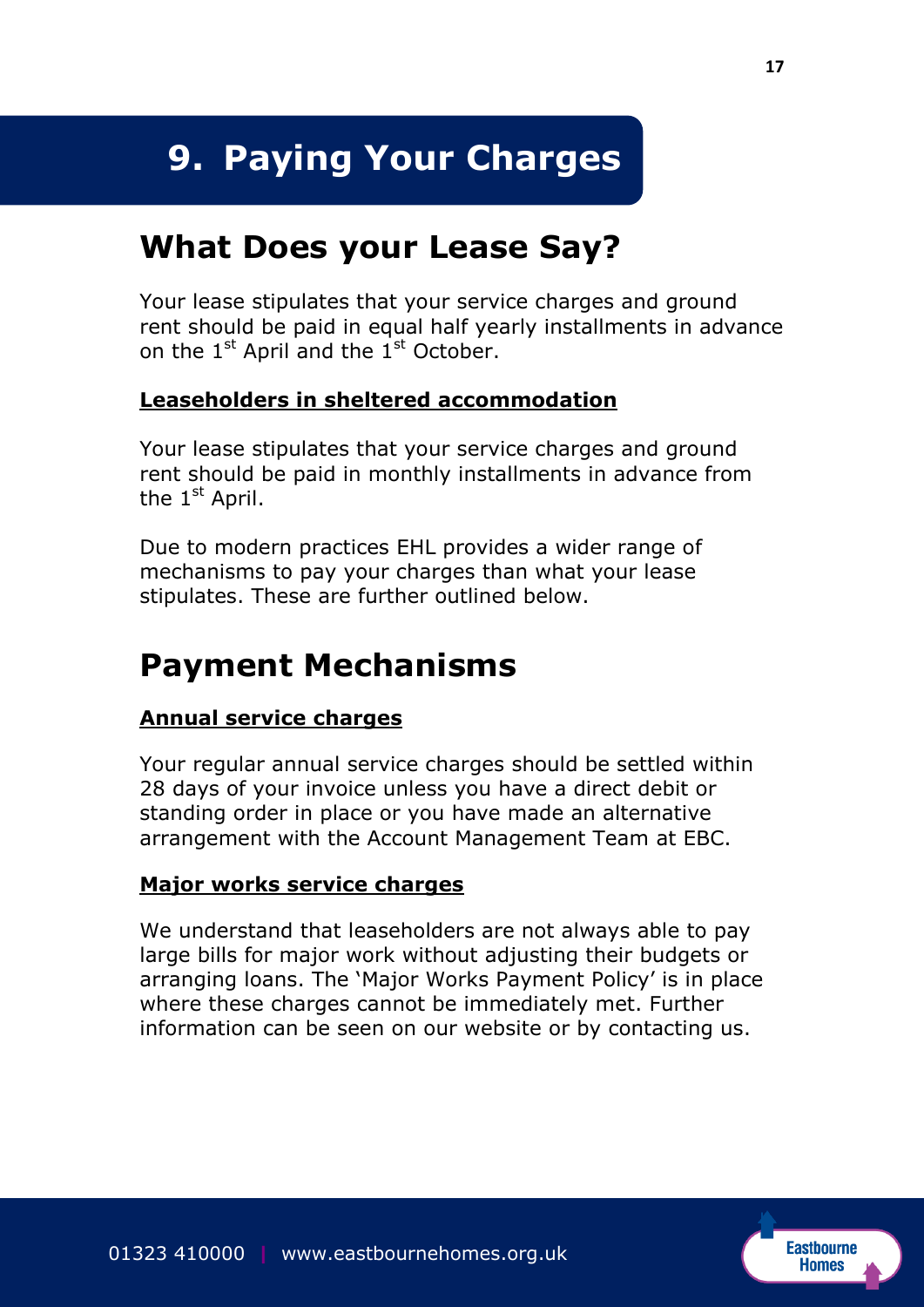You can pay your service charge and ground rent invoices by:

### **Standing order**

Please contact the EBC Account Management Team for the relevant bank details, or see the back of your most recent invoice.

### **Direct debit**

A copy of a direct debit mandate can be found on the EHL website or a hard copy can be provided if requested.

Direct debits are taken on the 1st working day of each month.

Leaseholders who switch to Direct Debit for the first time and pay continuously for 3 months are eligible for a one off credit  $of f10.00.$ 

This applies to the first Direct Debit on your account only.

### **Cheque**

All cheques should be made payable to 'Eastbourne Borough Council' and sent to the Account Management Team at 1 Grove Road, Eastbourne, BN21 4TW.

### **Payment card**

This card can be used to pay at any post office or 'Paypoint' outlet. Please contact the Account Management Team for a payment card.

### **Telephone payment**

Payments can be made by credit or debit card over the telephone by calling our Customer Contact Centre.

As well as the additional payment mechanisms EHL also provides some further options to pay your charges, especially where the charges are significant.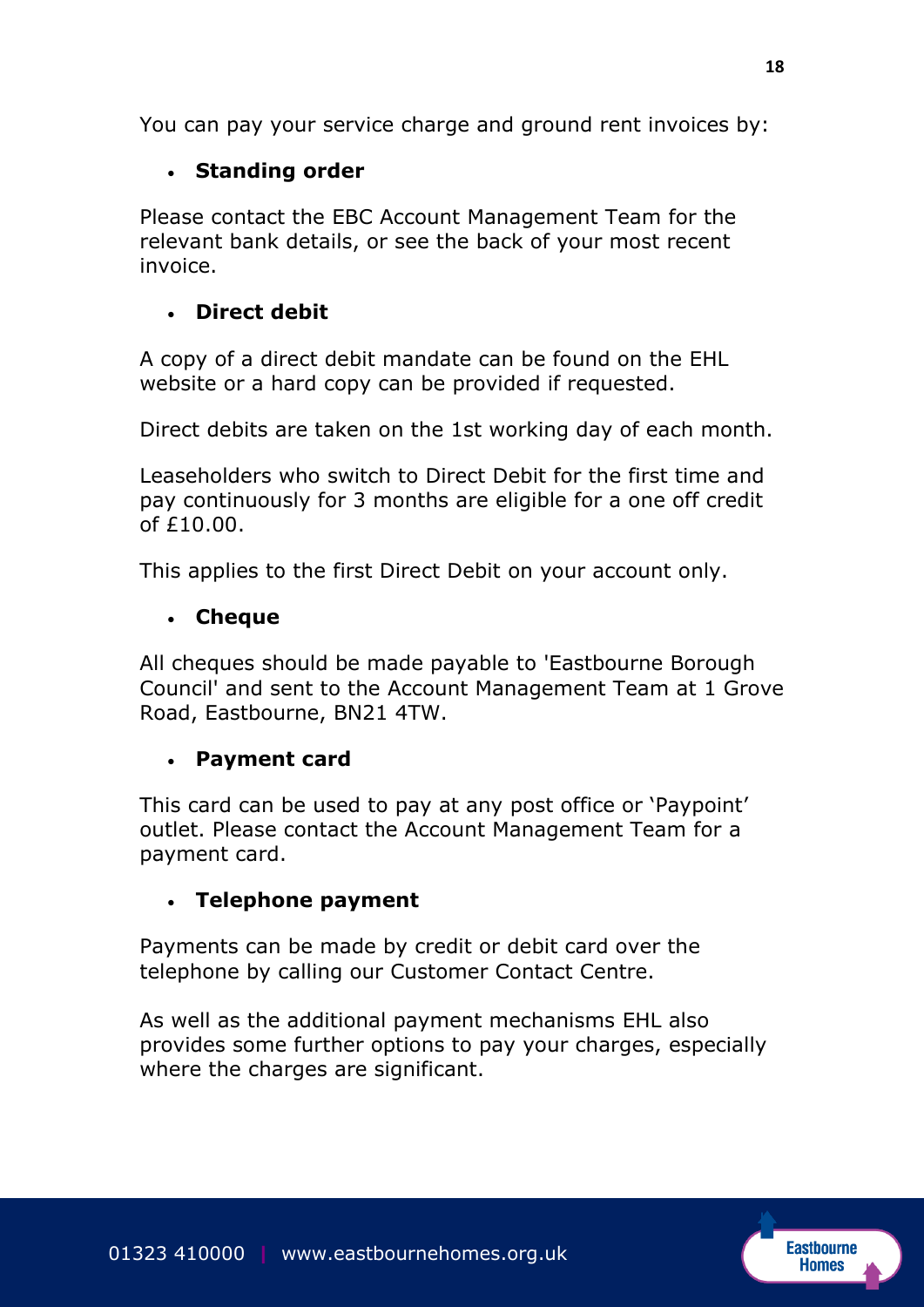### **Unable to Pay Service Charges**

Not paying for your charges is a direct breach of your lease and could result in the forfeiture of your property. If you have any difficulty paying your service charges via any of the options available you should initially seek immediate independent advice.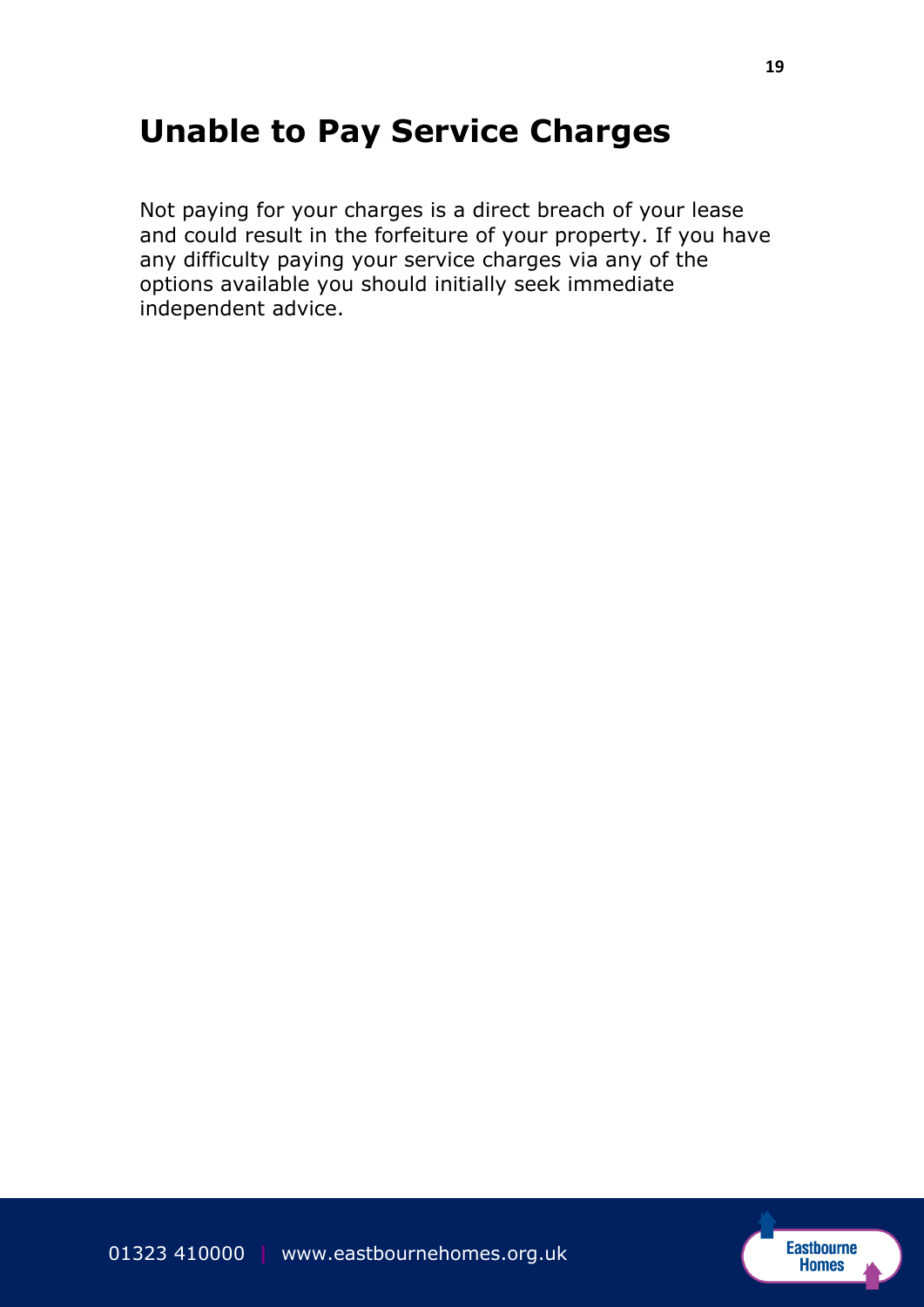# **10. Leaseholders Panel**

EHL works with an independent Panel, known as the Leaseholders Panel, who represents the views of EBC leaseholders. This Panel was reconstituted in 2015/16.

The Panel meets a minimum of 4 times a year to discuss common issues that leaseholders are experiencing.

### **Composition**

The Panel consists of one independent chair, one EHL representative and five leaseholders that reflect the different categories of EBC leaseholders. The composition is currently:

- $\triangleright$  One 'right to buy' leaseholder
- ▶ One open market leaseholder
- One investor landlord leaseholder
- $\triangleright$  Two further leaseholders from any of these categories.

The independent, professional Chair has specialist knowledge of leasehold law and management.

The Chair of the Panel is elected every 3 years and has no voting rights.

A representative from EHL will attend all formal Panel meetings and may attend informal meetings by invitation from the Chair. The representative is a Panel member but does not have voting rights.

Further information about the Panel can be seen on the EHL website.

### **Remit**

The Panel works with EHL on matters relating to leasehold services with the joint aim of driving continuous improvement.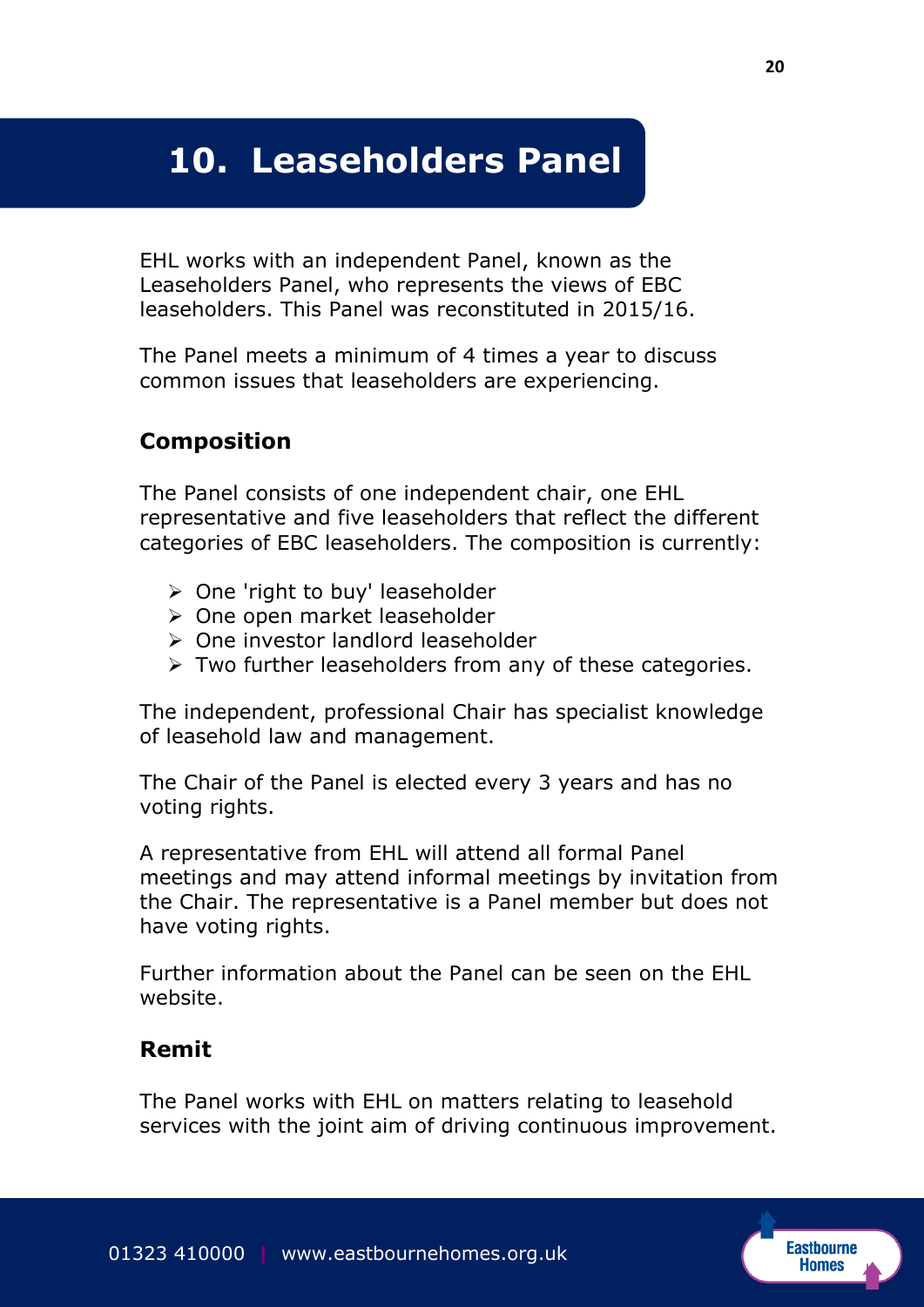The Panel has a responsibility to seek the views and concerns of the wider body of leaseholders and address them appropriately. This might include bringing matters to the attention of EHL or EBC.

The Panel will not act on behalf of an individual leaseholder unless the matter raised is considered to be of wider significance.

### **Reporting**

The Panel will produce an annual work plan, developed in response to matters of concern to the Panel, and will be required to issue a report for leaseholders detailing its activities over the preceding year and reporting on its impact.

The Panel reports to the EHL Board via the Service & Performance Committee.

#### **Terms of Reference**

The terms of reference and the code of conduct for the Panel can be found on the EHL website, along with copies of minutes from all previous panel meetings. Panel members are expected to be familiar with the Panel's terms of reference and to observe them at all times.

#### **Contact**

Contact can be made direct with the Leaseholders Panel by email via: EHL\_LeaseholdPanel@eastbournehomes.org.uk.

EHL cannot pass your personal details to the Panel on your behalf due to restrictions under the Data Protection Act. If you would like to have direct contact and receive communications from the Panel then please send your details direct via the above email address.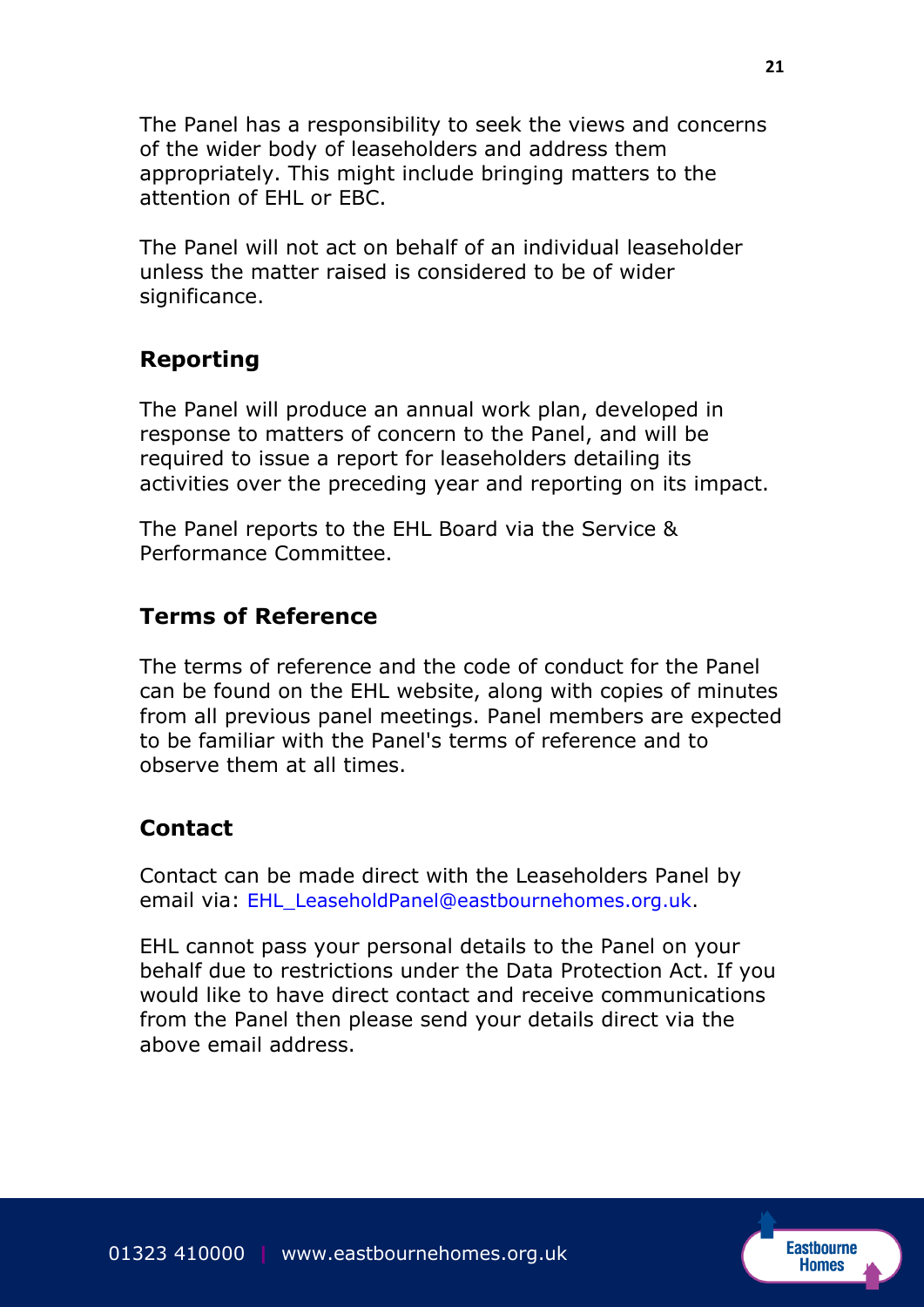# **11. Your Voice in Eastbourne Homes**

EHL is committed to involving our residents in the day-to-day running of our business. Any input you can provide ensures that we are providing the highest services to our customers, and helps to continually improve them.

For more information please contact EHL via 01323 410000.

### **12. Making a Complaint**

If you have spoken to a member of staff and do not feel he or she is dealing with your concerns properly then you may wish to make a formal complaint through EHL's complaints procedure. Any complaint made will be logged, acknowledged, investigated and responded to accordingly.

If you wish to have a copy of the EHL complaints procedure then one can be provided on request.

#### **How to complain**

You can make a complaint:

By telephoning: **01323 410000**

By emailing: **[customercontact@eastbourne.gov.uk](mailto:customercontact@eastbourne.gov.uk)**

In writing to: **1 Grove Road, Eastbourne, BN21 4TW**